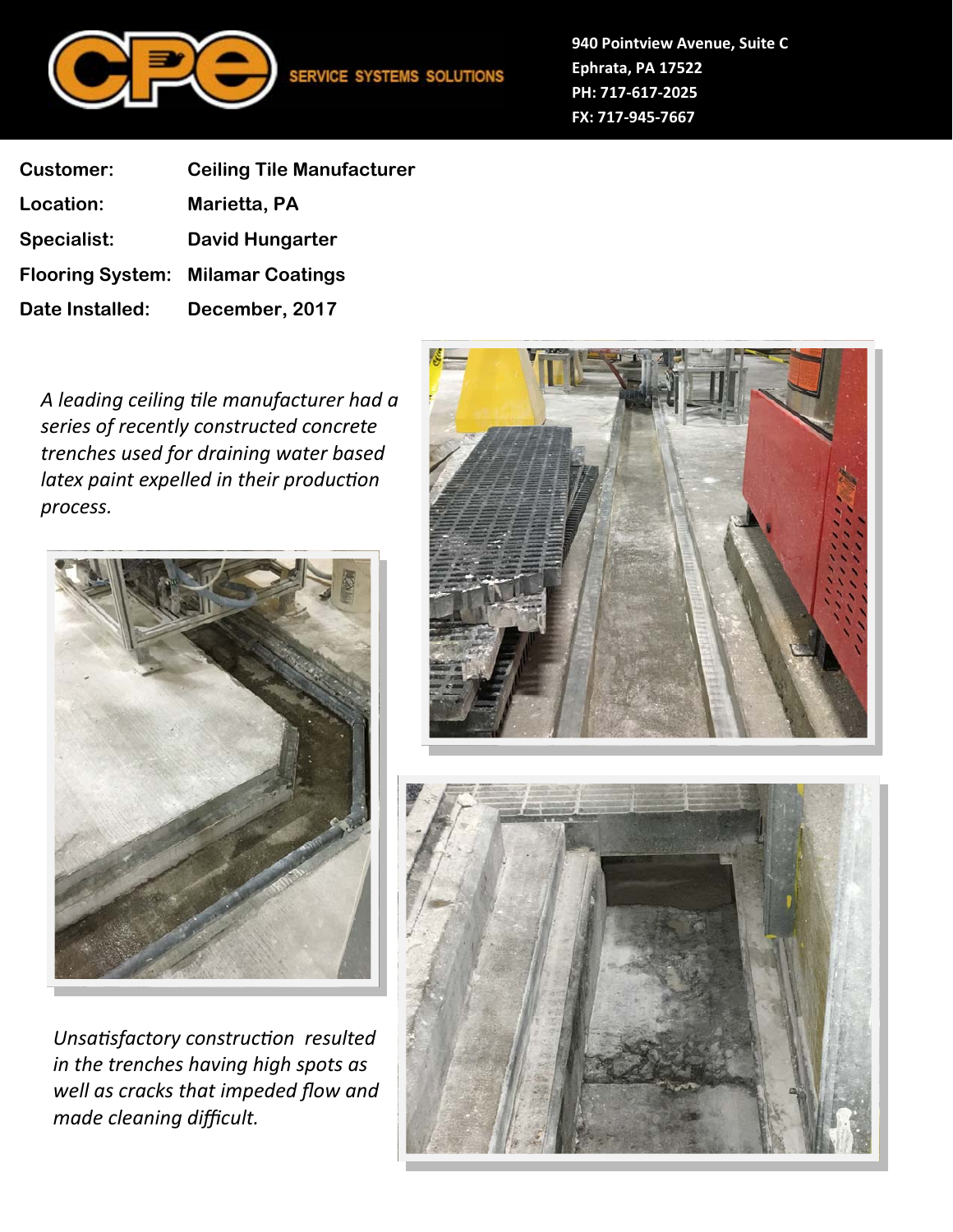

*Surface preparation is key to ensuring an excellent finished result, and CPE doesn't cut corners.* 





*CPE chipped away built up concrete and filled large cracks and holes. All surfaces to be coated were ground to create a proper profile for best product adhesion.* 

*CPE installed Milamar's 3 step 2600 lining system, beginning with a prime coat, followed by 1/8" thick abrasion resistant mortar, and sealed with a clear top‐coat.*